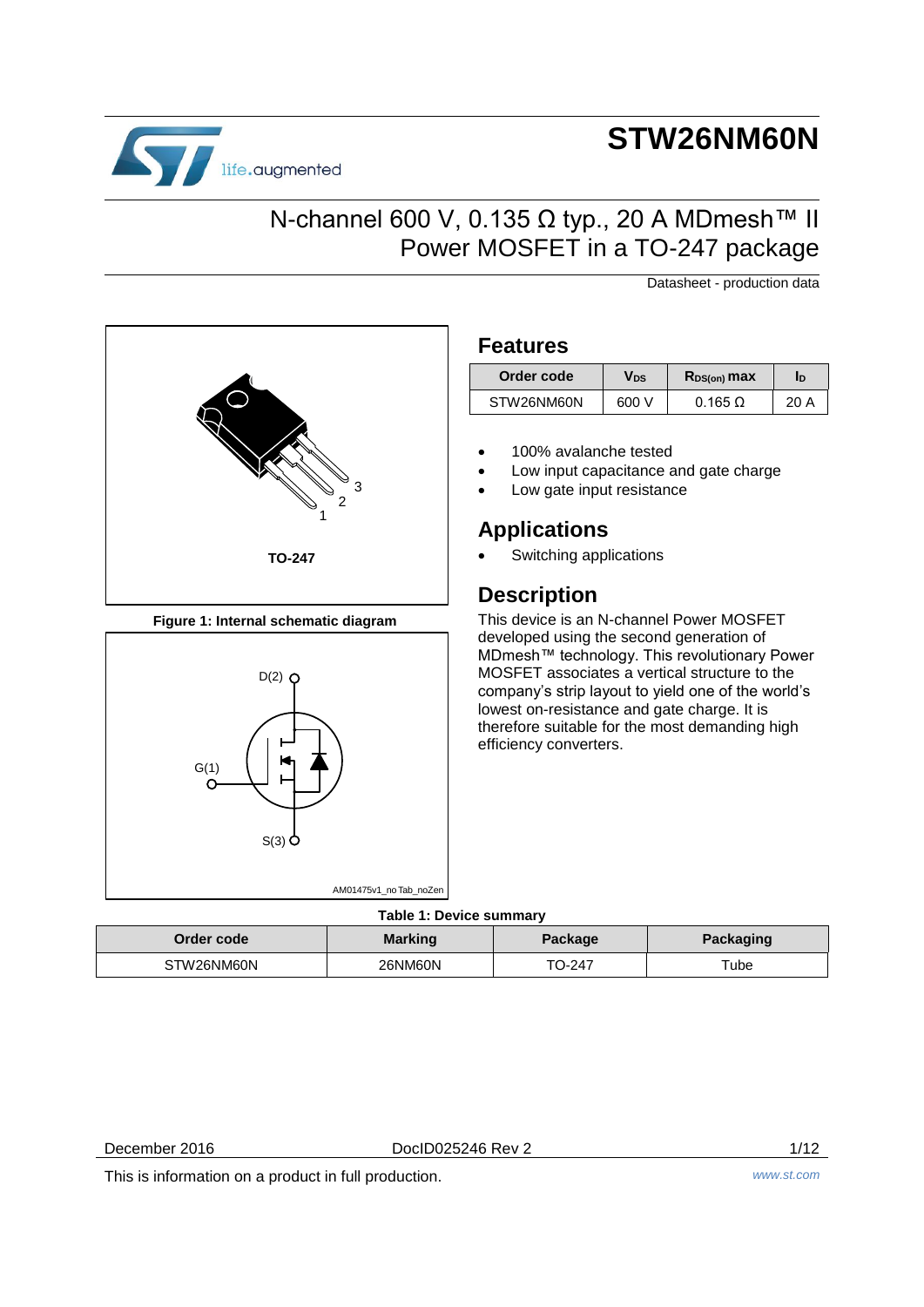### **Contents Contents**

### **Contents**

| $1 \quad$               |  |  |
|-------------------------|--|--|
| 2 <sup>1</sup>          |  |  |
|                         |  |  |
| 3 <sup>1</sup>          |  |  |
| $\overline{\mathbf{4}}$ |  |  |
|                         |  |  |
| $5\overline{)}$         |  |  |

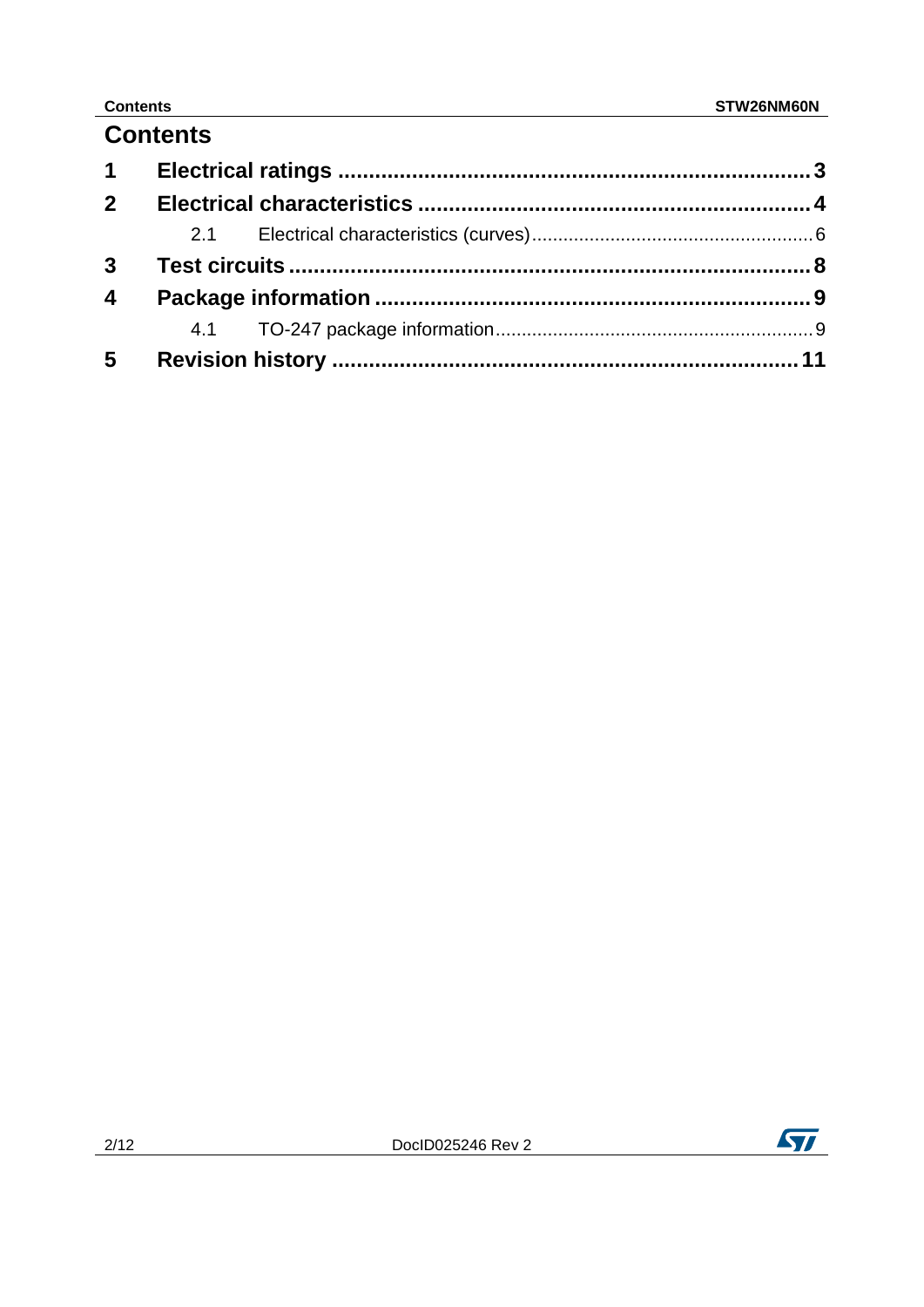## **1 Electrical ratings**

**Table 2: Absolute maximum ratings**

<span id="page-2-0"></span>

| Symbol                      | <b>Parameter</b>                             | Value        | Unit |  |
|-----------------------------|----------------------------------------------|--------------|------|--|
| <b>V<sub>DS</sub></b>       | Drain-source voltage                         | 600          | V    |  |
| $V_{GS}$                    | Gate-source voltage                          | ±30          | V    |  |
| ID                          | Drain current (continuous) at $T_c = 25 °C$  | 20           | A    |  |
| ID                          | Drain current (continuous) at $T_c = 100 °C$ | 12.6         | A    |  |
| Im(1)                       | Drain current (pulsed)                       | 80           | A    |  |
| <b>P</b> TOT                | Total dissipation at $T_c = 25 °C$           | 140          | W    |  |
| $dv/dt$ <sup>(2)</sup>      | Peak diode recovery voltage slope            | 15           | V/ns |  |
| $\mathsf{T}_{\mathsf{stq}}$ | Storage temperature range                    |              | °C   |  |
| Ti                          | Operating junction temperature range         | $-55$ to 150 |      |  |

#### **Notes:**

<span id="page-2-1"></span> $(1)$ Pulse width limited by safe operating area.

<span id="page-2-2"></span> $(2)$ <sub>ISD</sub> ≤ 20 A, di/dt ≤ 400 A/µs, V<sub>DS(peak)</sub> ≤ V<sub>(BR)DSS</sub>, V<sub>DD</sub> ≤ 80% V<sub>(BR)DSS</sub>

#### **Table 3: Thermal data**

| Symbol                | <b>Parameter</b>                    | <b>Value</b> | Unit |
|-----------------------|-------------------------------------|--------------|------|
| R <sub>thi-case</sub> | Thermal resistance junction-case    | 0.89         | °C/W |
| $R_{\text{thi-amb}}$  | Thermal resistance junction-ambient | 50           | °C/W |

#### **Table 4: Avalanche characteristics**

| Symbol          | <b>Parameter</b>                                                                                                  | <b>Value</b> | Unit |
|-----------------|-------------------------------------------------------------------------------------------------------------------|--------------|------|
| <b>I</b> AS     | Single pulse avalanche current (pulse width limited by<br>imax)                                                   |              |      |
| E <sub>AS</sub> | Single pulse avalanche energy (starting T <sub>J</sub> =25 °C, I <sub>D</sub> =I <sub>AS</sub> ,<br>$V_{DD}=50 V$ | 610          | mJ   |

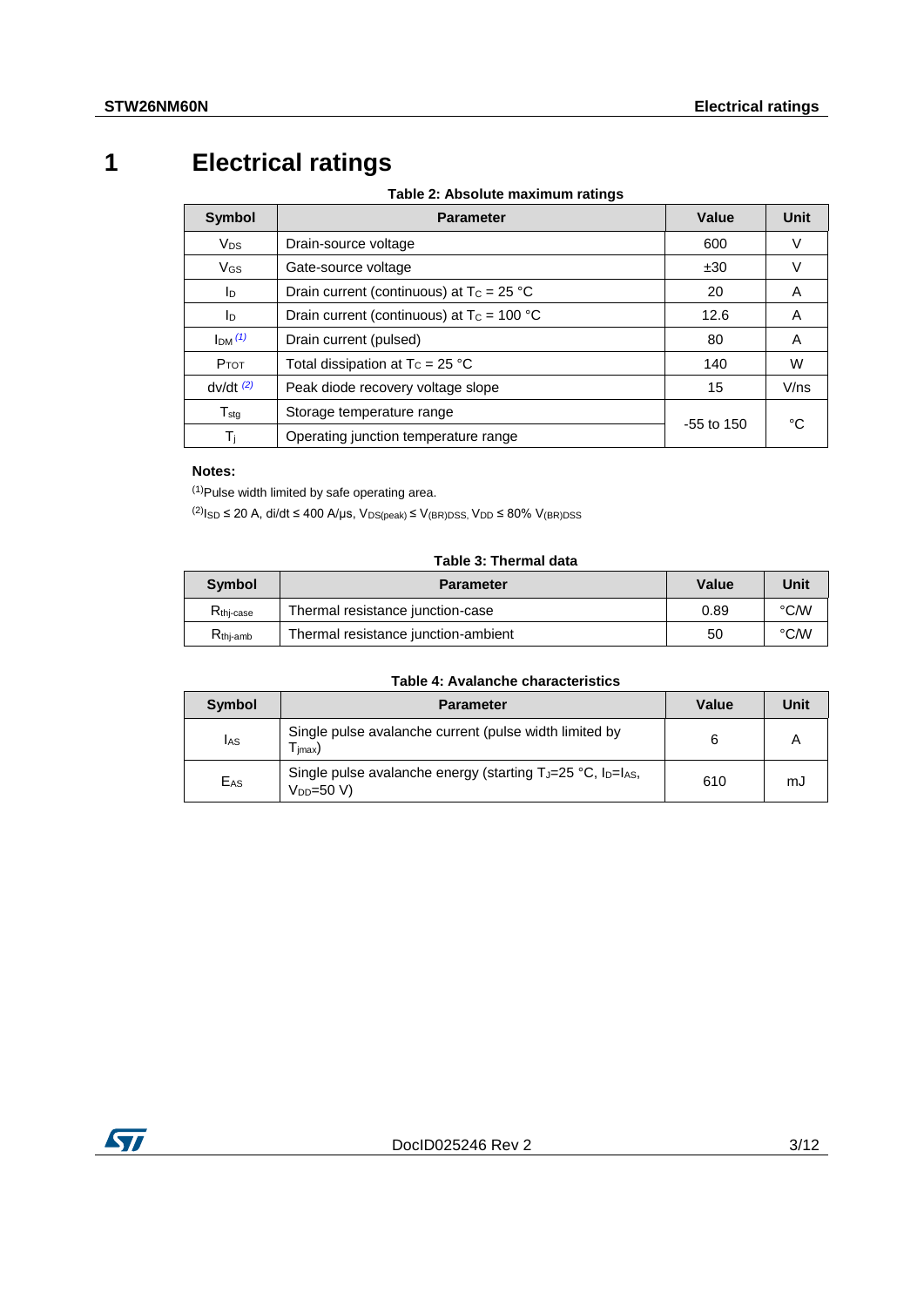### **2 Electrical characteristics**

<span id="page-3-0"></span> $(T_{\text{CASE}} = 25 \text{ °C}$  unless otherwise specified)

|  | Table 5: On/off states |
|--|------------------------|
|  |                        |

| Symbol                  | <b>Parameter</b>                      | <b>Test conditions</b>                                               | Min.          | Typ.  | Max.  | Unit |
|-------------------------|---------------------------------------|----------------------------------------------------------------------|---------------|-------|-------|------|
| $V_{(BR)DSS}$           | Drain-source<br>breakdown voltage     | $I_D = 1$ mA. $V_{GS} = 0$ V                                         | 600           |       |       | V    |
|                         |                                       | $V_{GS} = 0 V$ , $V_{DS} = 600 V$                                    |               |       | 1     |      |
| <b>I</b> <sub>DSS</sub> | Zero gate voltage drain<br>current    | $V_{GS} = 0 V$ , $V_{DS} = 600 V$ ,<br>T <sub>C</sub> = 125 °C $(1)$ |               |       | 100   | μA   |
| <b>I</b> GSS            | Gate-body leakage<br>current          | $V_{DS} = 0$ V, $V_{GS} = \pm 25$ V                                  |               |       | ±0.1  | μA   |
| $V$ GS(th)              | Gate threshold voltage                | $V_{DS}$ = $V_{GS}$ , $I_D$ = 250 $\mu$ A                            | $\mathcal{P}$ | 3     | 4     | V    |
| $R_{DS(on)}$            | Static drain-source on-<br>resistance | $V$ <sub>GS</sub> = 10 V, $I_D$ = 10 A                               |               | 0.135 | 0.165 | O    |

#### **Notes:**

<span id="page-3-1"></span>(1)Defined by design, not subject to production test.

<span id="page-3-3"></span>

| Symbol                     | <b>Parameter</b>                 | <b>Test conditions</b>                                      | Min. | Typ. | Max. | <b>Unit</b> |
|----------------------------|----------------------------------|-------------------------------------------------------------|------|------|------|-------------|
| $C$ <sub>iss</sub>         | Input capacitance                |                                                             | Ξ.   | 1800 |      | pF          |
| $C_{\rm oss}$              | Output capacitance               | $V_{DS} = 50$ V, f = 1 MHz,                                 |      | 115  |      | pF          |
| C <sub>rss</sub>           | Reverse transfer<br>capacitance  | $V_{GS} = 0 V$                                              |      | 6    |      | pF          |
| $\mathbf{C}$ oss eq. $(1)$ | Equivalent output<br>capacitance | $V_{GS} = 0$ V, $V_{DS} = 0$ to 480 V                       |      | 310  |      | pF          |
| $Q_g$                      | Total gate charge                | $V_{DD} = 480$ V, $I_D = 20$ A,                             |      | 60   |      | nC          |
| $Q_{gs}$                   | Gate-source charge               | $V$ <sub>GS</sub> = 10 V                                    |      | 8.5  |      | nC          |
| $Q_{\text{gd}}$            | Gate-drain charge                | (see Figure 14: "Test circuit for<br>gate charge behavior") |      | 30   |      | nC          |
| R <sub>G</sub>             | Gate input resistance            | f=1 MHz, $I_D=0$ A                                          |      | 2.8  |      | Ω           |

#### **Table 6: Dynamic**

#### **Notes:**

<span id="page-3-2"></span> $(1)$ C<sub>oss eq.</sub> is defined as a constant equivalent capacitance giving the same charging time as C<sub>oss</sub> when V<sub>DS</sub> increases from 0 to 80% Vps

| Symbol       | <b>Parameter</b>    | <b>Test conditions</b>                                                    | Min.                     | Typ. | Max. | Unit |
|--------------|---------------------|---------------------------------------------------------------------------|--------------------------|------|------|------|
| $t_{d(on)}$  | Turn-on delay time  | $V_{DD} = 300$ V, $I_D = 10$ A,                                           | $\overline{\phantom{0}}$ | 13   |      | ns   |
| tr           | Rise time           | $R_G = 4.7 \Omega$ , $V_{GS} = 10 V$<br>(see Figure 13: "Test circuit for | $\overline{\phantom{a}}$ | 25   |      | ns   |
| $t_{d(off)}$ | Turn-off delay time | resistive load switching times"                                           | -                        | 85   |      | ns   |
| t£           | Fall time           | and Figure 18: "Switching time<br>waveform")                              | -                        | 50   |      | ns   |

#### **Table 7: Switching times**



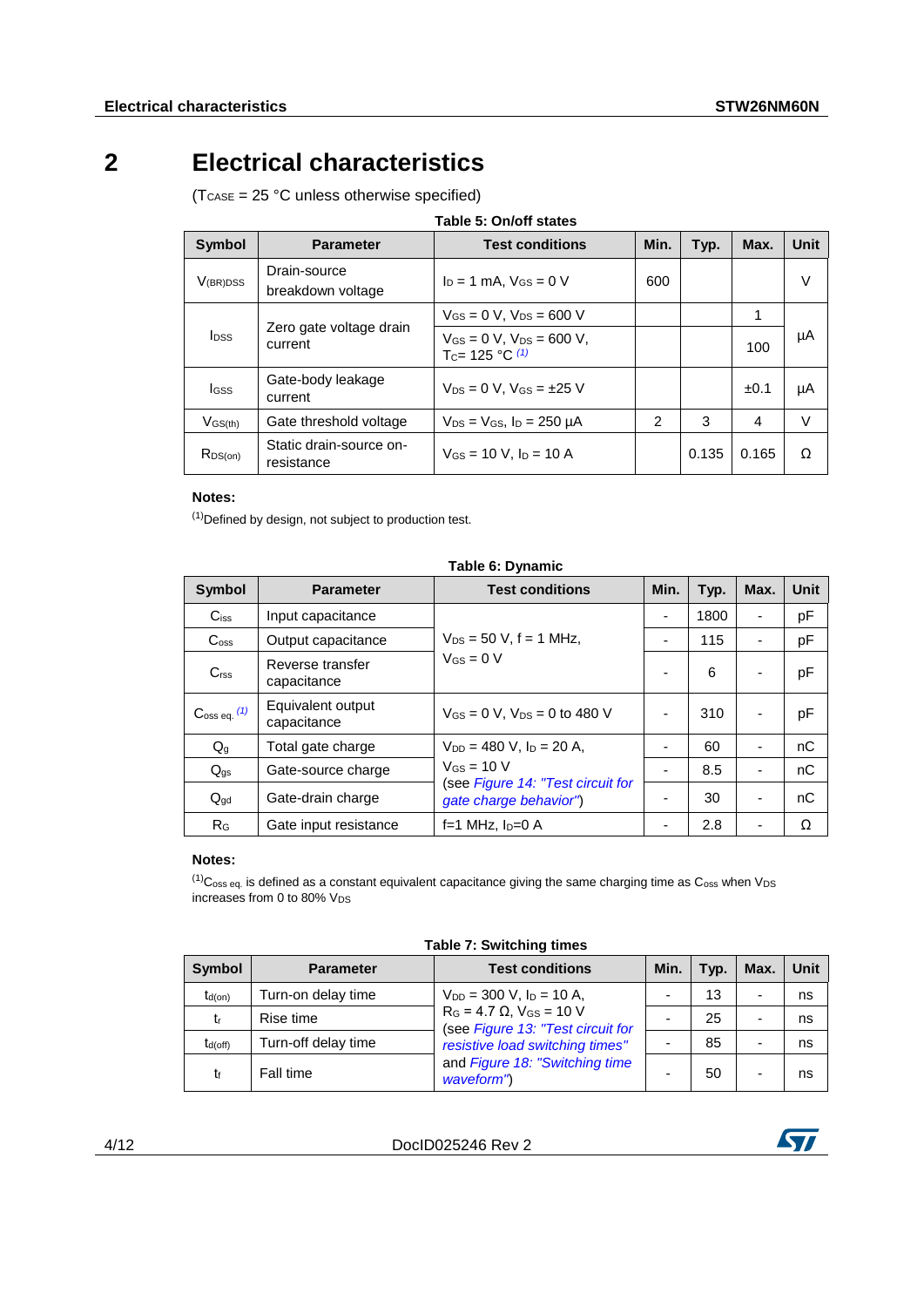### **STW26NM60N Electrical characteristics**

<span id="page-4-2"></span>

| Table 8: Source-drain diode |                                            |                                                                                             |      |      |      |        |
|-----------------------------|--------------------------------------------|---------------------------------------------------------------------------------------------|------|------|------|--------|
| <b>Symbol</b>               | <b>Parameter</b><br><b>Test conditions</b> |                                                                                             | Min. | Typ. | Max. | Unit   |
| lsd                         | Source-drain current                       |                                                                                             |      |      | 20   | A      |
| $I_{SDM}^{(1)}$             | Source-drain current<br>(pulsed)           |                                                                                             |      |      | 80   | A      |
| $V_{SD}^{(2)}$              | Forward on voltage                         | $I_{SD} = 20$ A, $V_{GS} = 0$ V                                                             | -    |      | 1.5  | $\vee$ |
| trr                         | Reverse recovery time                      | $I_{SD} = 20$ A, di/dt = 100 A/us                                                           |      | 370  |      | ns     |
| $Q_{rr}$                    | Reverse recovery charge                    | $V_{DD} = 60 V$                                                                             |      | 5.8  |      | μC     |
| <b>RRM</b>                  | Reverse recovery current                   | (see Figure 15: "Test circuit for<br>inductive load switching and<br>diode recovery times") |      | 31.6 |      | A      |
| $t_{rr}$                    | Reverse recovery time                      | $I_{SD} = 20$ A, di/dt = 100 A/us                                                           |      | 450  |      | ns     |
| $Q_{rr}$                    | Reverse recovery charge                    | $V_{DD} = 60 V$ , T <sub>i</sub> = 150 °C                                                   |      | 7.5  |      | μC     |
| <b>I</b> RRM                | Reverse recovery current                   | (see Figure 15: "Test circuit for<br>inductive load switching and<br>diode recovery times") |      | 32.5 |      | A      |

#### **Notes:**

<span id="page-4-0"></span> $(1)$ Pulse width limited by safe operating area.

<span id="page-4-1"></span> $(2)$ Pulsed: pulse duration = 300 µs, duty cycle 1.5%

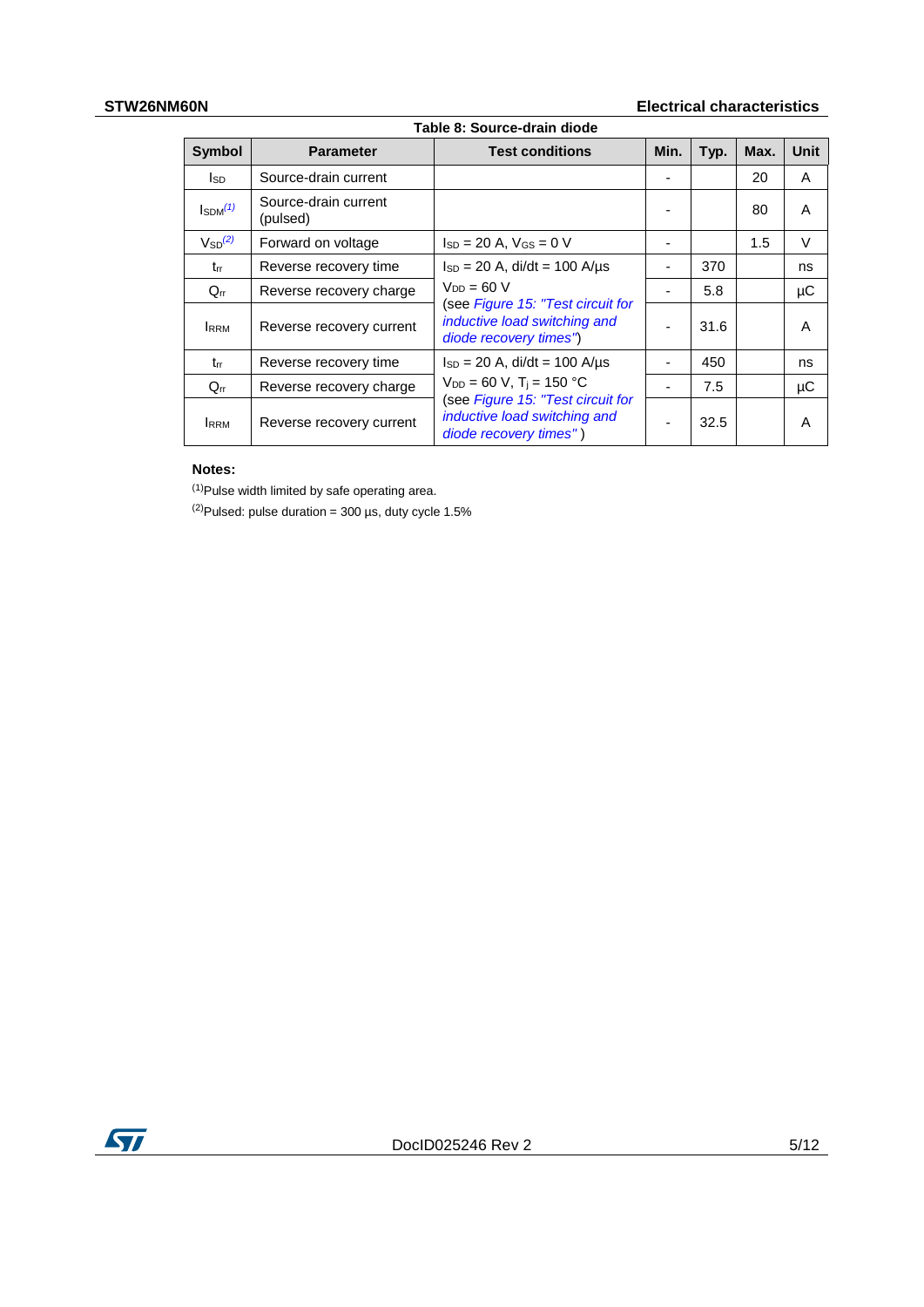<span id="page-5-0"></span>





6/12 DocID025246 Rev 2

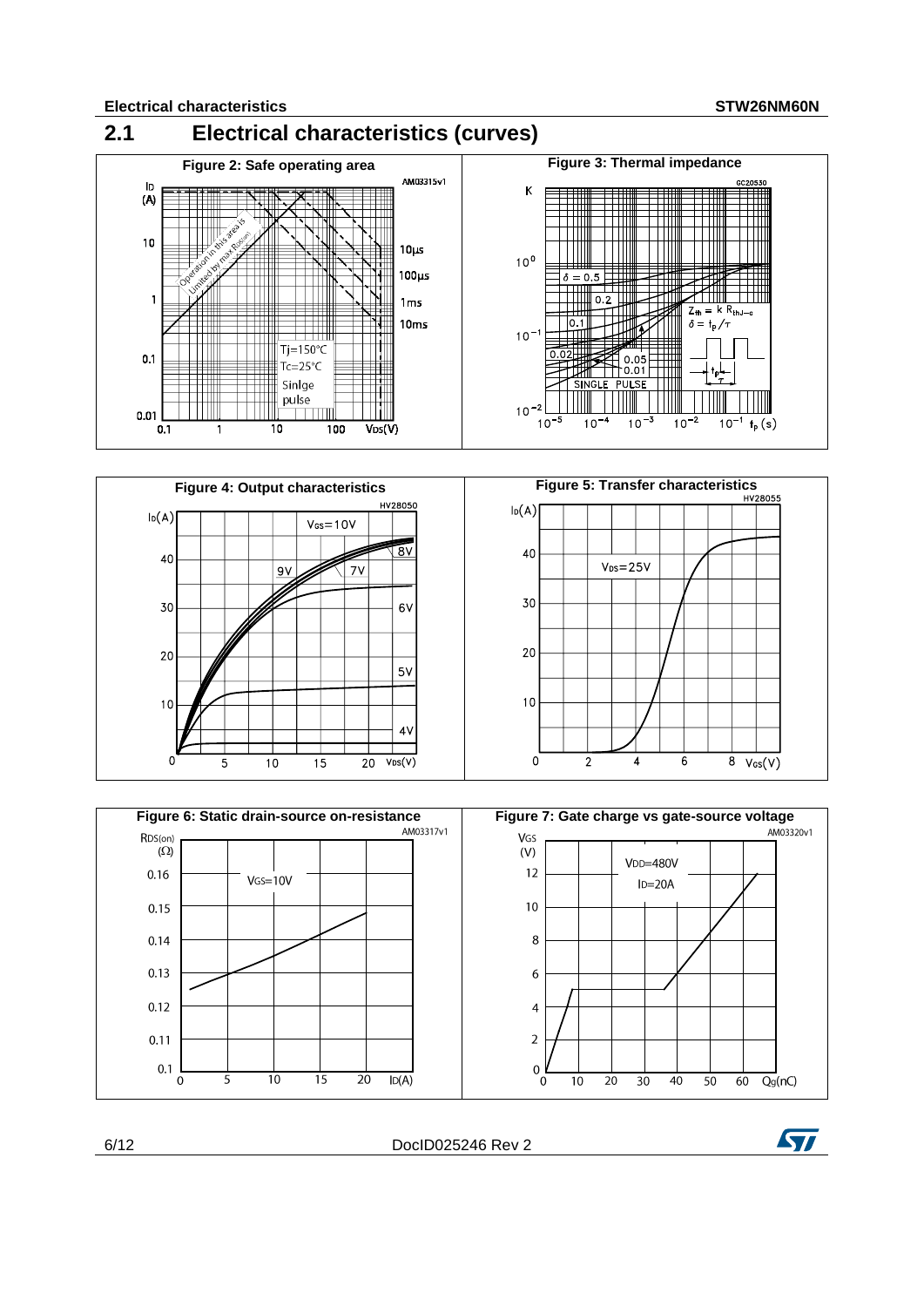ST

#### **STW26NM60N Electrical characteristics**









DocID025246 Rev 2 7/12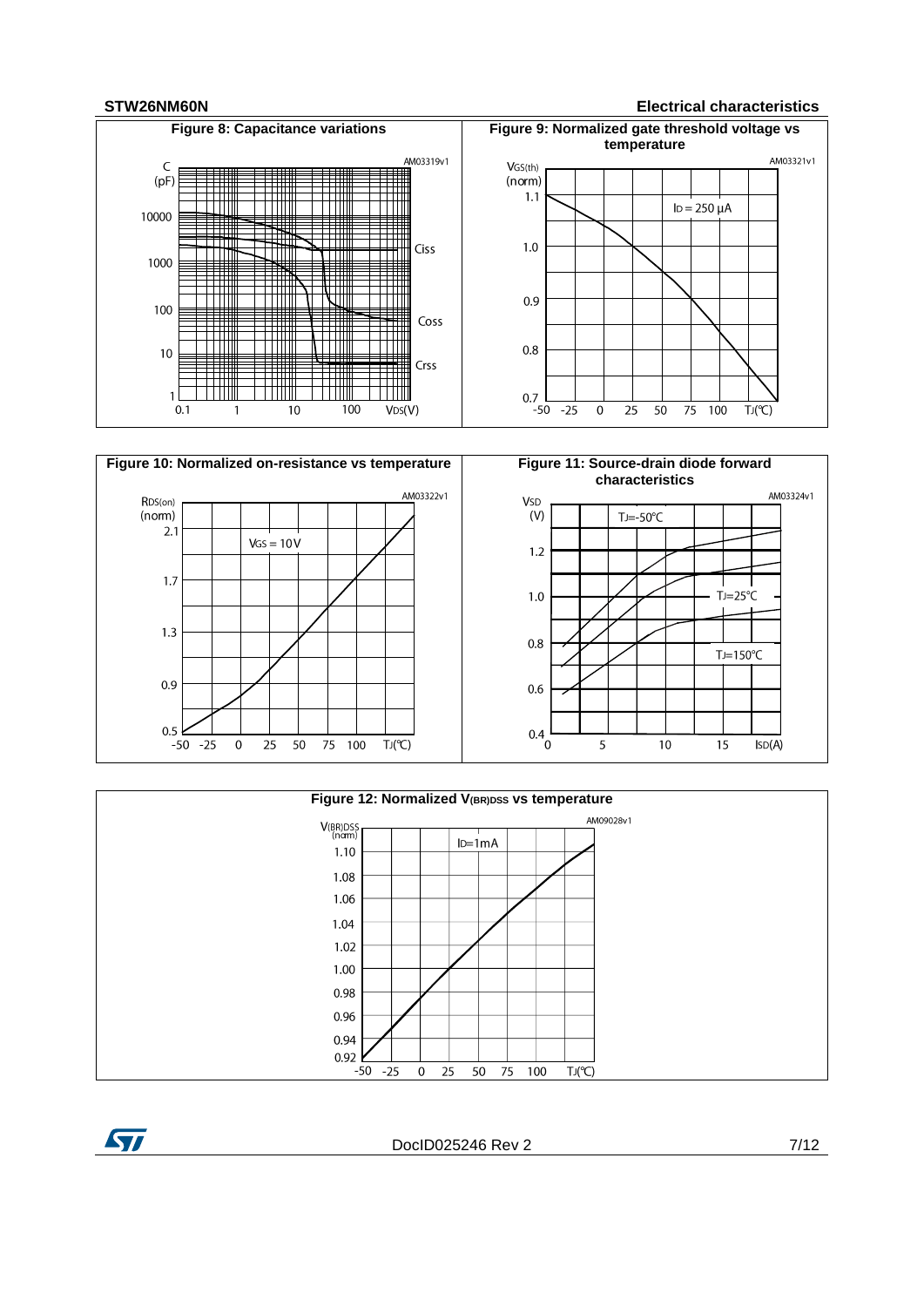### **3 Test circuits**

<span id="page-7-2"></span><span id="page-7-1"></span><span id="page-7-0"></span>

<span id="page-7-4"></span>

<span id="page-7-3"></span>

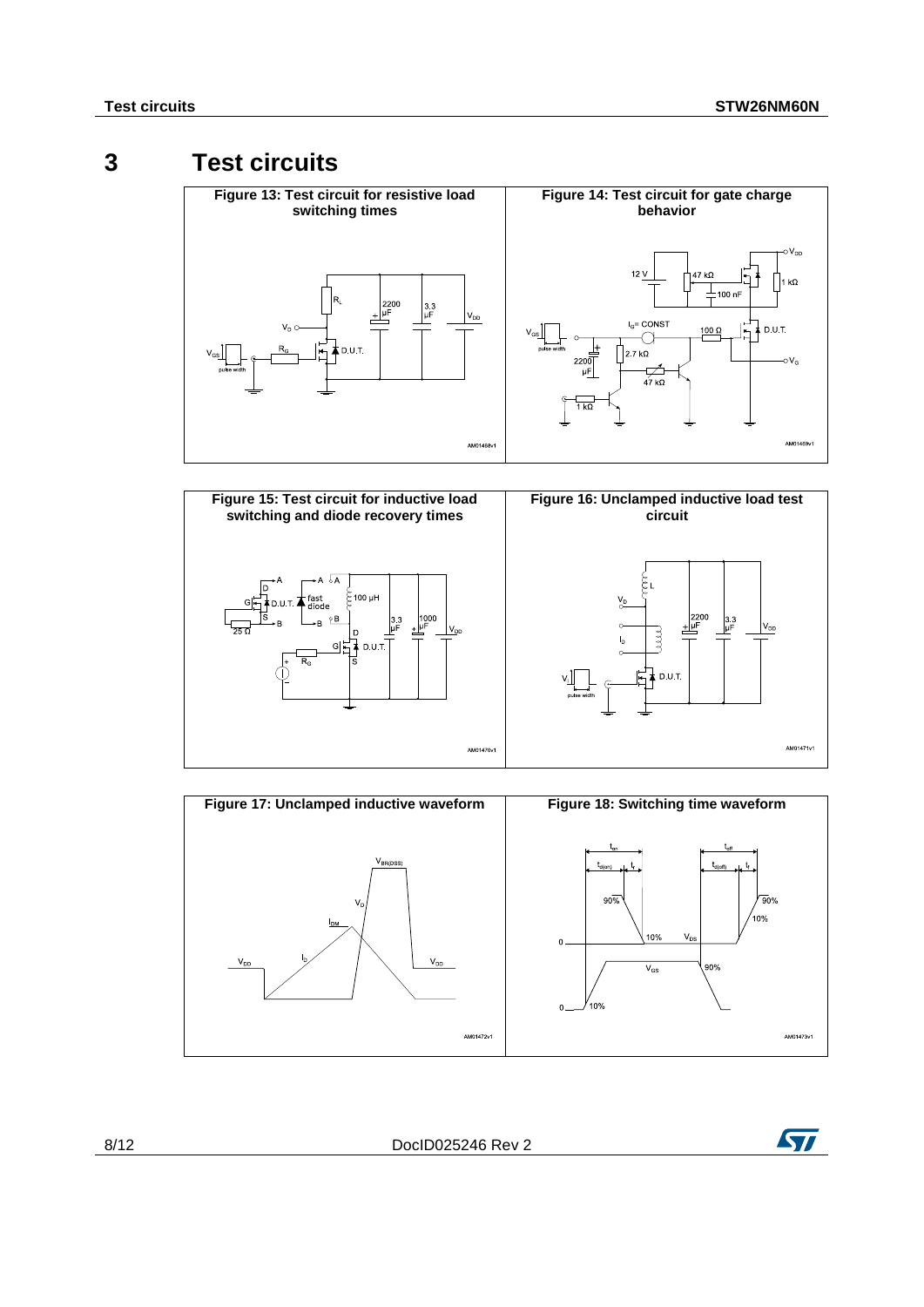ST

### **4 Package information**

<span id="page-8-0"></span>In order to meet environmental requirements, ST offers these devices in different grades of ECOPACK® packages, depending on their level of environmental compliance. ECOPACK® specifications, grade definitions and product status are available at: *www.st.com*. ECOPACK<sup>®</sup> is an ST trademark.

### **4.1 TO-247 package information**

<span id="page-8-1"></span>

DocID025246 Rev 2 9/12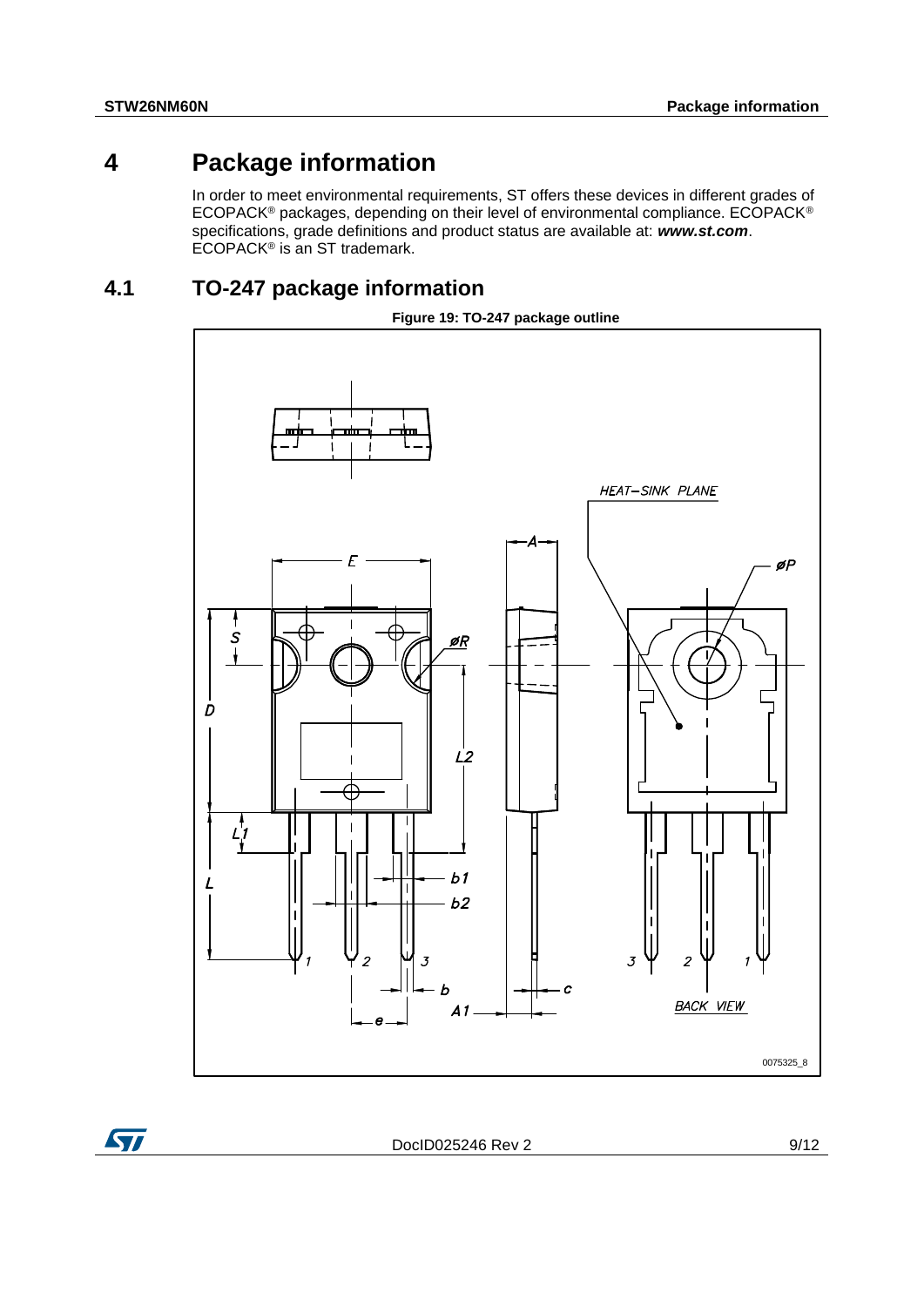#### **Package information STW26NM60N**

**Table 9: TO-247 package mechanical data**

|                                   |         | mm    |       |
|-----------------------------------|---------|-------|-------|
| Dim.                              | Min.    | Typ.  | Max.  |
| A                                 | 4.85    |       | 5.15  |
| A1                                | 2.20    |       | 2.60  |
| $\sf b$                           | $1.0\,$ |       | 1.40  |
| b1                                | $2.0\,$ |       | 2.40  |
| b2                                | 3.0     |       | 3.40  |
| ${\bf c}$                         | 0.40    |       | 0.80  |
| D                                 | 19.85   |       | 20.15 |
| E                                 | 15.45   |       | 15.75 |
| $\mathsf{e}% _{t}\left( t\right)$ | 5.30    | 5.45  | 5.60  |
| L                                 | 14.20   |       | 14.80 |
| L1                                | 3.70    |       | 4.30  |
| L2                                |         | 18.50 |       |
| ØP                                | 3.55    |       | 3.65  |
| ØR                                | 4.50    |       | 5.50  |
| $\mathsf S$                       | 5.30    | 5.50  | 5.70  |

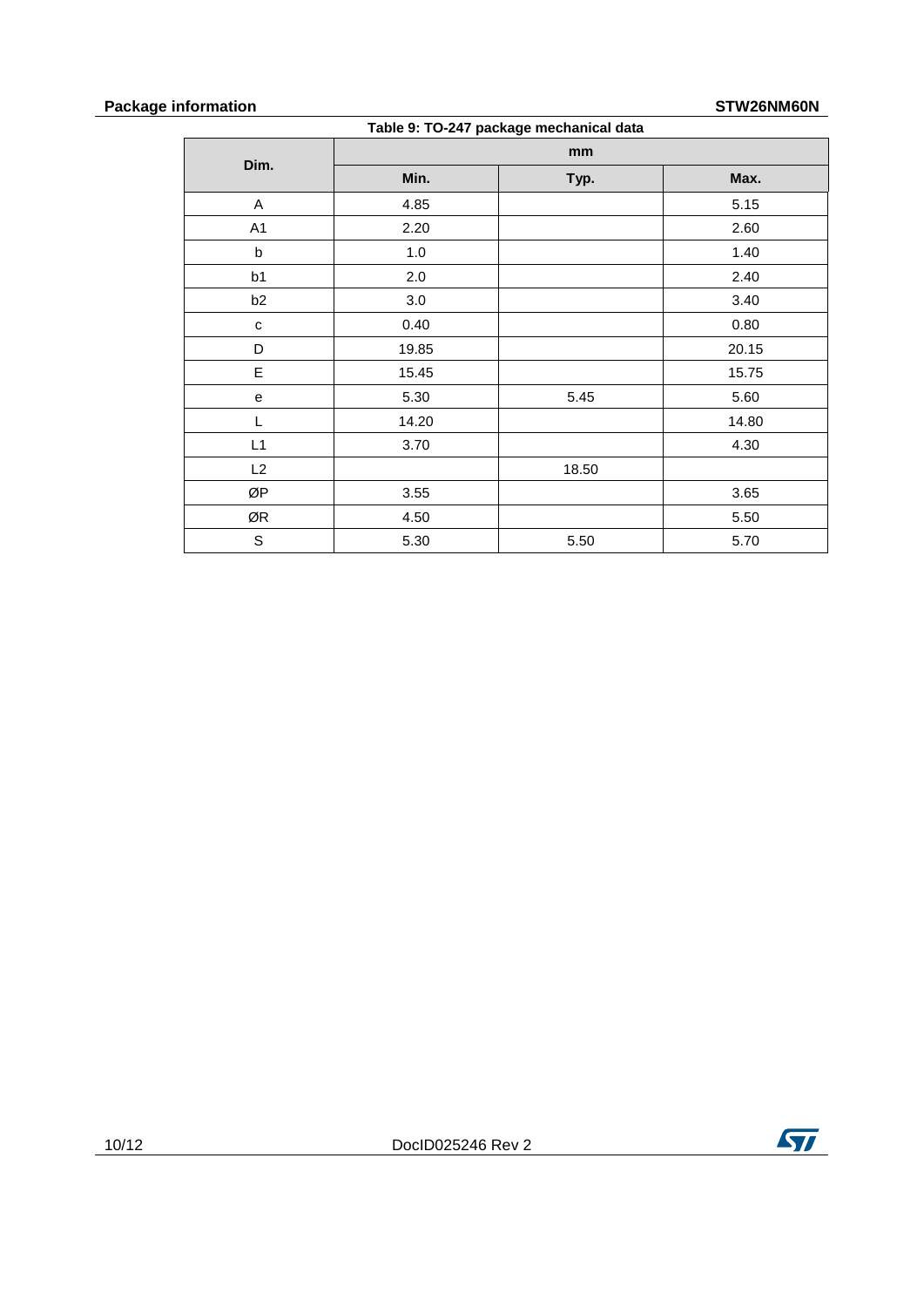# **5 Revision history**

**Table 10: Document revision history**

<span id="page-10-0"></span>

| <b>Date</b> | <b>Revision</b> | <b>Changes</b>                                                                                                                                     |
|-------------|-----------------|----------------------------------------------------------------------------------------------------------------------------------------------------|
| 07-Jul-2016 |                 | First release.                                                                                                                                     |
| 12-Dec-2016 | 2               | Modified Table 6: "Dynamic" and Table 8: "Source-drain diode"<br>Modified Section 2.1: "Electrical characteristics (curves)"<br>Minor text changes |